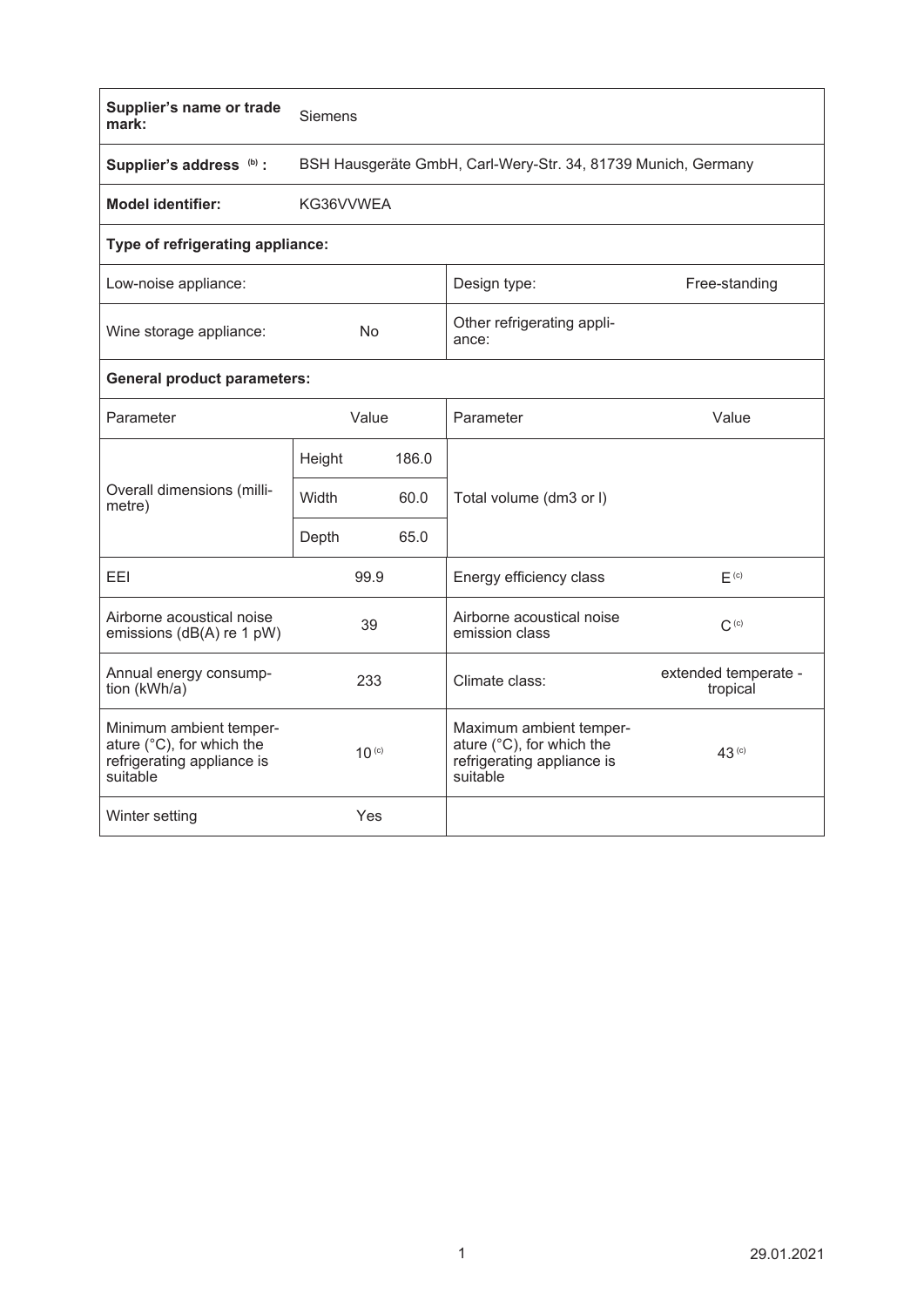| <b>Compartment Parameters:</b>                                             |     |                                                       |                                                                                                                                                                               |                                   |                                                                                 |  |  |  |
|----------------------------------------------------------------------------|-----|-------------------------------------------------------|-------------------------------------------------------------------------------------------------------------------------------------------------------------------------------|-----------------------------------|---------------------------------------------------------------------------------|--|--|--|
| Compartment type                                                           |     | Compartment parameters and values                     |                                                                                                                                                                               |                                   |                                                                                 |  |  |  |
|                                                                            |     | Com-<br>part-<br>ment<br>Volume<br>(dm3 or<br>$\vert$ | Recommended temperat-<br>ure setting for optimised<br>food storage (°C)<br>These settings shall not<br>contradict the storage con-<br>ditions set out in Annex IV,<br>Table 3 | Freezing<br>capacity<br>(kg/24 h) | Defrosting<br>type<br>(auto-de-<br>frost = $A$ ,<br>manual<br>$defrost =$<br>M) |  |  |  |
| Pantry                                                                     | No  | ٠                                                     |                                                                                                                                                                               |                                   | M                                                                               |  |  |  |
| Wine storage                                                               | No  |                                                       |                                                                                                                                                                               |                                   | M                                                                               |  |  |  |
| Wine storage 2                                                             | No  |                                                       |                                                                                                                                                                               |                                   | M                                                                               |  |  |  |
| Wine storage 3                                                             | No  | $\blacksquare$                                        |                                                                                                                                                                               | ٠                                 | M                                                                               |  |  |  |
| Cellar                                                                     | No  | $\blacksquare$                                        |                                                                                                                                                                               |                                   | M                                                                               |  |  |  |
| Fresh food                                                                 | Yes | 214.0                                                 | $\overline{4}$                                                                                                                                                                |                                   | M                                                                               |  |  |  |
| Chill                                                                      | No  | $\blacksquare$                                        | L,                                                                                                                                                                            | $\overline{\phantom{0}}$          | M                                                                               |  |  |  |
| 0-star or ice- making                                                      | No  | $\overline{\phantom{0}}$                              |                                                                                                                                                                               |                                   | M                                                                               |  |  |  |
| 1-star                                                                     | No  |                                                       |                                                                                                                                                                               |                                   | M                                                                               |  |  |  |
| 2-star                                                                     | No  |                                                       |                                                                                                                                                                               |                                   | М                                                                               |  |  |  |
| 3-star                                                                     | No  |                                                       |                                                                                                                                                                               |                                   | M                                                                               |  |  |  |
| 4-star                                                                     | Yes | 94.0                                                  | $-18$                                                                                                                                                                         | ٠                                 | M                                                                               |  |  |  |
| 2-star section                                                             | No  |                                                       |                                                                                                                                                                               |                                   | M                                                                               |  |  |  |
| Variable temperature com-<br>partment                                      |     |                                                       |                                                                                                                                                                               |                                   |                                                                                 |  |  |  |
| For 4-star compartments                                                    |     |                                                       |                                                                                                                                                                               |                                   |                                                                                 |  |  |  |
| Fast freeze facility                                                       |     |                                                       |                                                                                                                                                                               |                                   |                                                                                 |  |  |  |
| Light source parameters (a) (b):                                           |     |                                                       |                                                                                                                                                                               |                                   |                                                                                 |  |  |  |
| Type of light source                                                       |     |                                                       |                                                                                                                                                                               |                                   |                                                                                 |  |  |  |
| Energy efficiency class                                                    |     |                                                       |                                                                                                                                                                               |                                   |                                                                                 |  |  |  |
| Minimum duration of the guarantee offered by the supplier (b) :<br>2 years |     |                                                       |                                                                                                                                                                               |                                   |                                                                                 |  |  |  |